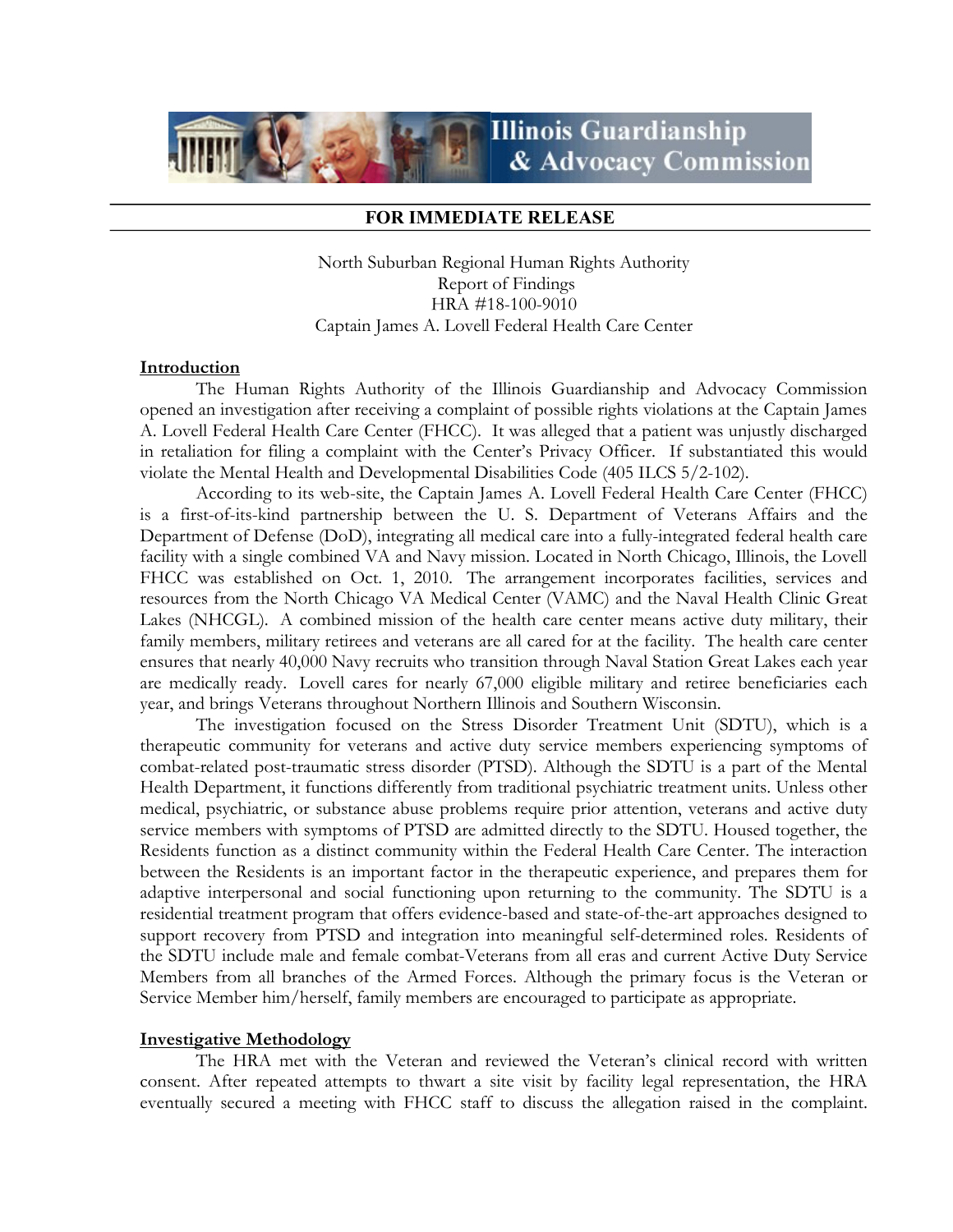Despite these attempts to hinder the investigation, the HRA acknowledges the cooperation shown by FHCC personnel that were present during this visit.

#### Findings

 The complaint reported that nursing personnel would announce all upcoming patient appointments in a group setting by saying for example, John Doe, you have an appointment with Infection Control today. The Veteran felt this was a confidentiality breach, so he reported the procedure to the Patient Advocate on or around July 13, 2017. It was stated that the Patient Advocate subsequently reported the procedure to the Privacy Officer, who reviewed the procedure and immediately stopped staff members from announcing appointments in this manner. It was alleged that the Veteran was discharged because of making the complaint.

The clinical record revealed data on a Veteran referred from another federal facility for PTSD treatment. He was admitted on June 28, 2017, and was discharged on July 18, 2017. The Physician's discharge summary documented that the Veteran had been noted to be verbally aggressive and disrespectful to others, so he was being discharged from the program earlier than scheduled. The Veteran reported to the Physician that he was being discharged because he pointed out that staff members were violating HIPAA (Health Insurance Portability and Accountability Act) rules. It was noted that the Veteran denied any depression, hopeless/helpless feelings, or having thoughts of harming self or others. The Physician recommended that the Veteran continue outpatient treatment and he was advised that he was eligible for readmission to the SDTU pending outpatient treatment. At this time, the Veteran was given an Advice Line telephone number, a Nurse Advice telephone number and a Military Crisis Line telephone number.

 A Treatment Team Staffing held on July 18, 2017, documented that the Veteran met with the treatment team to inform the Veteran of his discharge from the program. Members of the treatment team provided the Veteran with reasons for his discharge, including "aggressive behavior toward another Veteran on 7/13/17 (telling another Veteran, in an increased volume and aggressive tone, to 'Shut the fuck up', while beginning to rise out of his chair), missing much of Trauma Group on 7/13/17 (unexcused absence), missing almost all of Trauma Group on 7/17/17 when he was scheduled to present his trauma and receive individual EMDR (Eye Movement Desensitization and Reprocessing therapy) (unexcused absence), disruption to the therapeutic milieu (as evidenced by reports from other residents), the inability to accept and understand feedback from staff and peers, and the inability to focus on trauma-related treatment at this time (as evidenced by Veteran's ambivalence with trusting staff and confidence in the program, and focusing the majority of his time and effort on a privacy issue that was resolved by staff, rather than on his treatment)." Staff members informed the Veteran that he is welcome to continue following up with the Patient Advocate or other resources as he sees fit. Staff informed the Veteran that he can choose to complete a regular discharge, in which he would be evaluated by a physician and schedule outpatient aftercare appointments, or he can choose to complete an irregular discharge, in which he is not evaluated and does not schedule appointments. It was documented that the Veteran verbalized that he would like to complete a regular discharge. Staff recommended that the Veteran engage in outpatient care to build foundational therapy and coping skills, and informed him that he is welcome back to SDTU in the future when he would be able to better utilize the program.

At the site visit, the Veteran's Physician shared that each Veteran entering this program must, or is expected to make a full commitment to the approximate 6 week program. Many attendees plan ahead, ensuring that personal issues are taken care of (leave from employment, bills paid, etc.) before starting the program. Each Veteran is assessed prior to admission and when determined acceptable for the program, the Veteran is provided with program information. It was stated that this information is also provided prior to admission by the referring outpatient services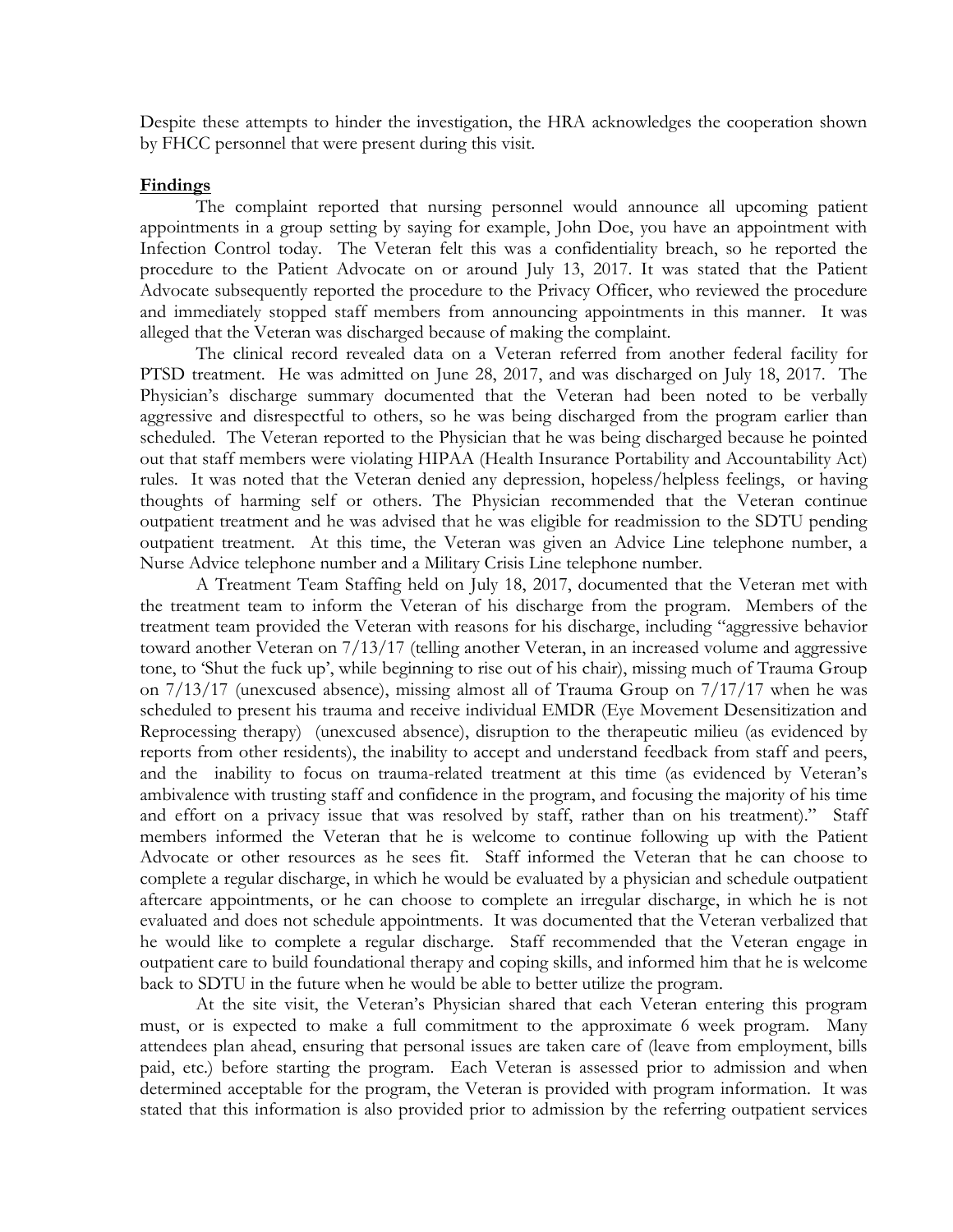provider, whether that is another VA facility, Therapist, Psychiatrist, etc. The program is wellknown to all providers treating Military personnel. It was explained that a major component of the program is that the Veteran is to present his or her trauma in the Trauma Group. Should the Veteran choose not to do this for whatever reason, it would be typically taken as a sign that the Veteran is not yet ready for the program, as this is an intense program. The Physician offered that because this Veteran had missed two scheduled presentations and he seemed focused on other issues, it was determined that he was not invested in the program. The Privacy Officer stated that the Veteran did in fact file a complaint about how doctors' appointments were being announced during the group meeting. She stated that this matter was looked into and although the procedure was not a violation of HIPAA rules and regulations, changes were made. The Chief of Patient Experience shared that the Veteran had been to his office on more than one occasion and every effort was made to address his concerns. It was stated that the Veteran perseverated on the complaints and his focus seemed to be no longer on the program.

The HRA reviewed the SDTU Orientation Guide and Resident Handbook that is available online. The Handbook stated that to join the SDTU, one can self-refer, but it is highly recommended that the Veteran is referred by the current outpatient mental health provider. The referral will assist with treatment planning and identification of goals that will support the treatment plan. The admission criteria are as follows:

- is a combat Veteran or has served in a combat support activity which involved some or many of the same stressors experiences in combat
- presents clinical information that documents and supports the diagnosis of PTSD and/or the diagnosis of PTSD is made at the time of screening
- is not diagnosed as having other major psychiatric disorders which account for his/her symptoms or makes treatment in this type of program unadvisable
- is psychologically capable of benefiting from the program
- is well-motivated for treatment and self-change
- has received ongoing outpatient treatment for PTSD at a VA medical center, Vet Center, Military Treatment Facility, or from a private therapist, if possible
- is willing to agree to unit regulations contained herein including policies governing alcohol and drug use
- is willing to undergo psychological assessment (through interviews, tests, etc.) thereby contributing to information necessary to treat PTSD

The Transition/Discharge Policy states that it is the policy of SDTU to facilitate timely and orderly transition from the program. Residents who no longer require or benefit from the services of the program will be referred to other VA or DoD (Department of Defense) clinics or community agencies as needed. Discharge/Transition of care is mutually determined by the Resident and the SDTU team. Transition may also occur when a Resident advances to another state of recovery, is placed on inactive status while engaged in another mental health/substance abuse program, has a medical or psychiatric hospital admission, or engages in violation of Unit rules and regulations. Individuals who successfully complete the program (achieve recovery goals) may continue program involvement as an alumni. Circumstances under which participants may be discharged include:

- achievement of goals: the Resident has gained mastery over psychiatric challenges and has acquired/mastered skills that enable him/her to function in meaningful community roles without significant impairment caused by symptoms of PTSD
- the resident's mental health needs are being met in another program